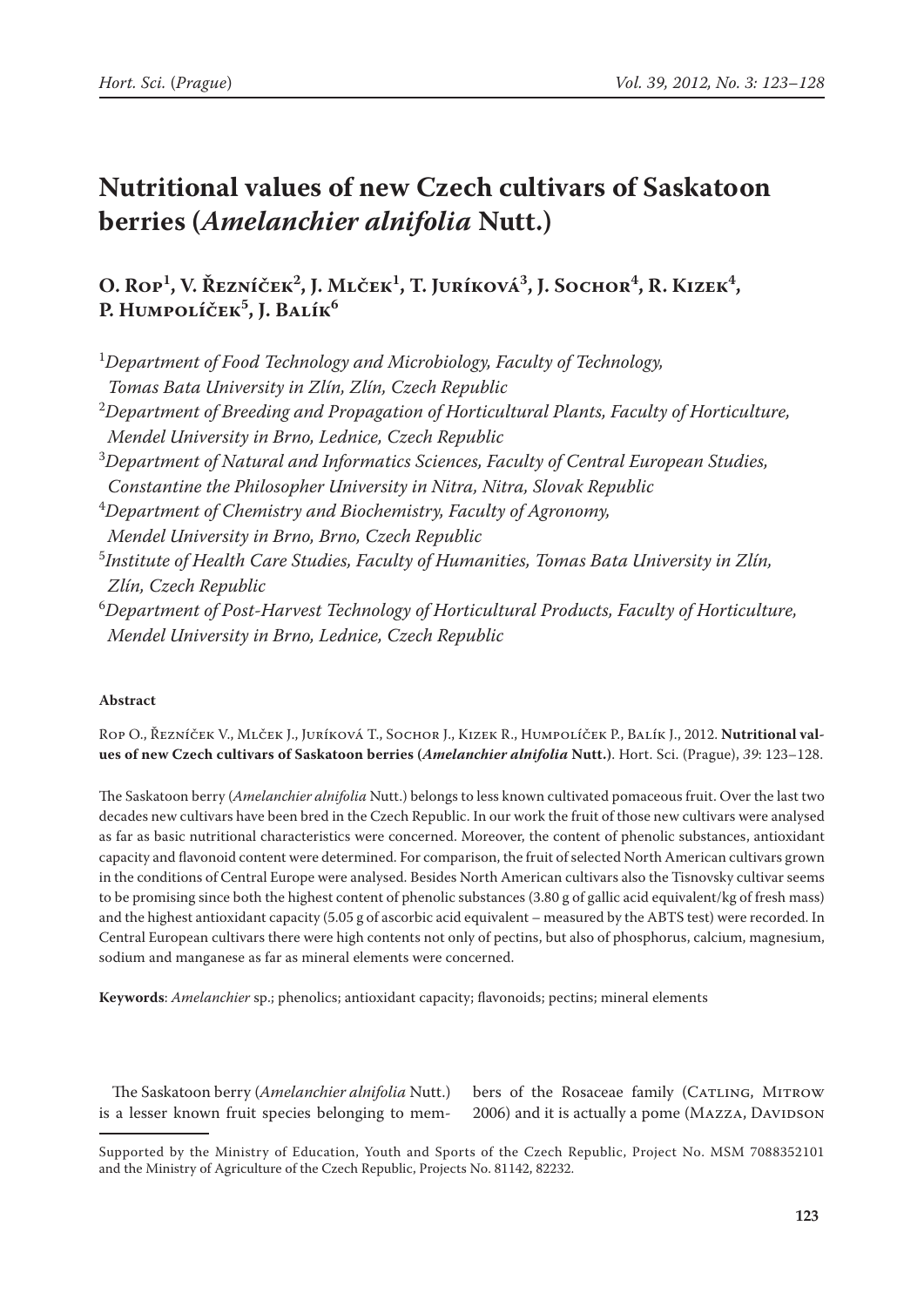1993). This species is native to the southern Yukon, the Canadian prairies and the northern plains of the United States of America. Saskatoon berries were originally used as a major food source by the native people and early settlers of the North American prairies and, until recently, could be picked mostly in the wild. Over the past decades, however, there was an increasing interest in utilizing this pome as a unique fruit crop (McGARRY et al. 1998).

Due to a high content of antioxidant compounds (Bakowska-Barczak, Kolodziejczyk 2008), the dietary intake of Saskatoon fruit has a positive and profound impact on human health, performance and disease. However, little information is available on antioxidant capacity and mineral composition of Saskatoon berries, and further research in this field is necessary (Seeram 2008).

The aim of this work was to describe chosen nutritional parameters of 9 cultivars selected within the framework of the breeding work performed in the Czech Republic in the last decades. Furthermore, the focus was on the popularization of new fruit species, which is possible to cultivate thanks to the low requirements for the environment even in harsh conditions for fruit. Nonetheless, this fruit excels in tastiness and this work refers both to its nutritional and technological parameters. The main aim consisted in verifying the nutritional parameters of particular cultivars, their mutual comparison and the determination of the most suitable cultivars for further horticultural production.

#### **MATERIAL AND METHODS**

**Description of locality**. Fruits were harvested in an experimental gene-fund orchard of the Mendel University in Brno (MUB) within the period of 2009–2011. This orchard is situated in the area of the village Žabčice, approximately 20 km southwards from Brno, Czech Republic. The altitude is 184 m a.s.l.; 49°01'N, 16°36'E. The average annual temperature and a fifty-year average sum of precipitation are 9°C (during the growing season 15.6°C) and 553 mm (during the growing season 356 mm), respectively. Soils are classified as gleyed alluvial soils developed on the Holocene calciferous sediments with a marked accumulation of organic compounds. As far as the texture is concerned, the topsoil is loamy and the subsoil clayey-loamy. The value of pH/KCl (the primary use of the pH in  $c = 1$  mol/dm of KCl solution as the test for the

presence of exchangeable hydrogen) of topsoil is 6.39 (Anonymous 2008).

**Collection and processing samples for chemical analyses**. Fruits were harvested in full ripeness (Rogiers, Knowles 1998) from three plants of each cultivar under study in the course of June. Forty randomly chosen fruits from each cultivar were mixed together and used for analyses (i.e. altogether 120 per each cultivar).

Fruits of individual cultivars were processed immediately after the harvest (not later than within two days). Harvested fruits were made into a purée in a mixer and the average sample was obtained by dividing into quarters. Each parameter was measured in five replications.

Fresh samples were used for the measurement of the total content of phenolic substances and overall antioxidant capacity. In order to characterize the nutritional value of Saskatoon berries, these basic parameters were supplemented with data about the contents of flavonoids, selected mineral elements (phosphorus, potassium, calcium, magnesium, sodium, zinc, iron, copper and manganese), soluble solid content, titratable acidity, crude protein value and pectins.

The following cultivars were analysed: Brnensky, Ostravsky, Skolsky, Tisnovsky, NS-1 and NS-2, which are of Czech origin (Anonymous 2008). For comparison, Martin, Smoky and Thiessen cultivars were analysed and these are Canadian in origin (St-Pierre et al. 2005).

**Chemical analyses**. The dry matter content was measured after drying off to a constant mass at the standard temperature of  $105 \pm 2$ °C with the apparatus VENTICELL 111 (BMT, Brno, Czech Republic). The soluble solid content (SSC) was determined by means of polarimetric measurements in juice obtained after squeezing the fruit and the results were expressed as % Brix. For the measurement of SSC, a digital instrument HI 96801 (Hanna Instruments, Woonsocket, USA) was used. The content of total acids was measured by potentiometric titration. The result obtained was converted to the content of acids (expressed as malic acid) in g/kg of fresh mass (FM) (NOVOTNÝ 2000).

The determination of the total phenolic content (TPC), total flavonoid content (TFC) and antioxidant capacity (TAC) was performed by the extraction according to the method described by Kim et al. (2003), using the following procedure: 10 g of the fresh sample were homogenized for 2 h in an extraction mixture (hydrochloric acid:methanol:water in the ratio 2:80:18).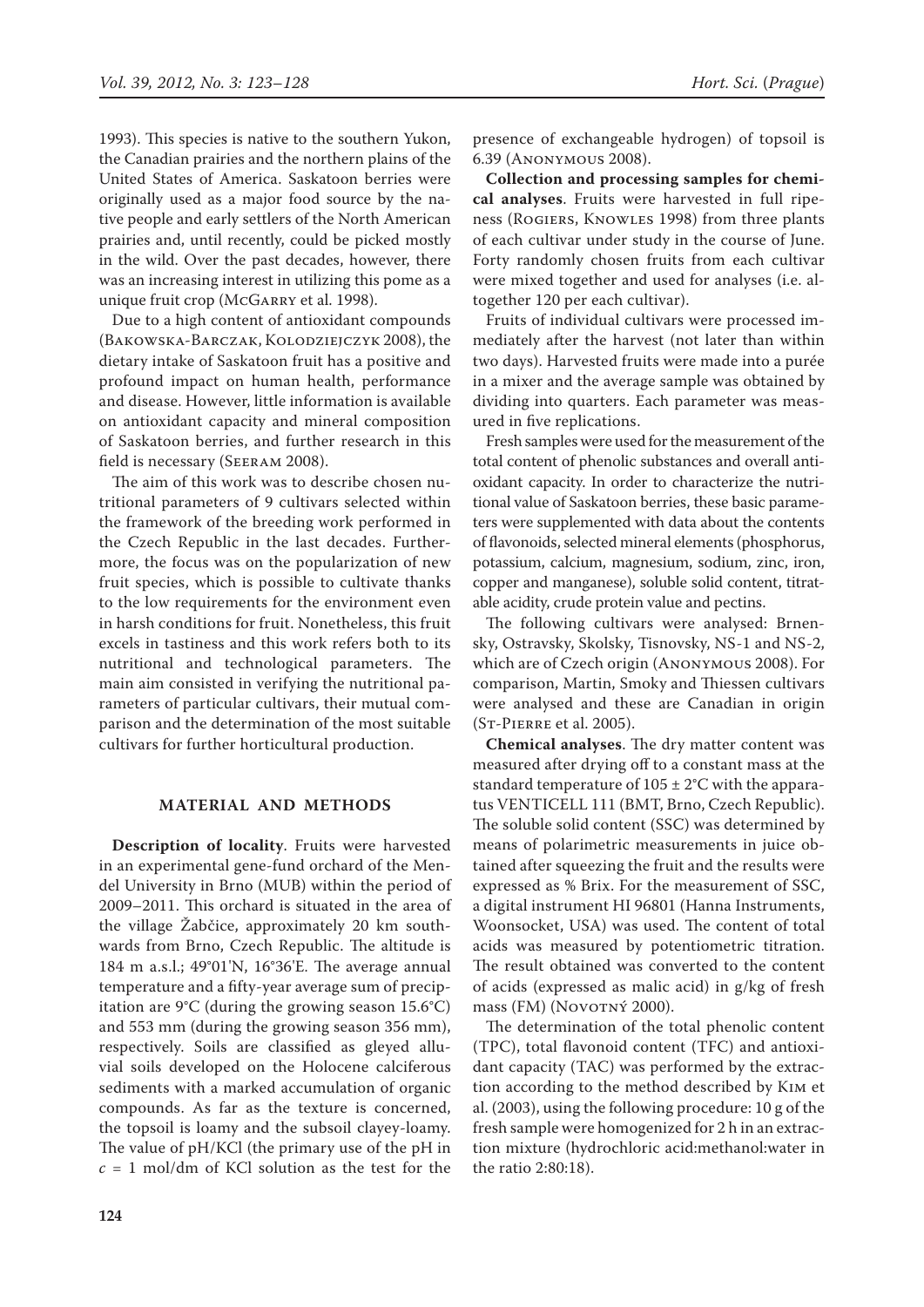To measure total contents of phenolic substances Folin-Ciocalteau reagent was used. The resulting absorbance was measured in the spectrophotometer LIBRA S6 (Biochrom, Ltd., Cambridge, UK) at the wavelength of 765 nm against a blind sample, which was used as reference (Thaipong et al. 2006). The results were expressed as grams of gallic acid (GAE)/kg of FM. The total flavonoid content was determined according to Yong et al. (2008) using 30% ethanol, NaNO<sub>2</sub> and AlCl<sub>3</sub>.6H<sub>2</sub>O. The mixture was measured at the wavelength of 506 nm. The total flavonoid concentration was calculated from a calibration curve using rutin as the standard. The results were expressed in mg/kg of FM.

For the purpose of mineral element content assay the sample was dried to a constant mass in a drier at  $105 \pm 2$ °C; thereafter, 1g of homogenized dry matter (with the particle size of 1 mm) was further mineralized in a mixture of concentrated sulphuric acid with 30% hydrogen peroxide. The resulting mineralizate was measured in an atomic absorption spectrometer (Philips PU 9200X; Philips, Eindhoven, the Netherlands). The amount of crude protein was estimated on the basis of total nitrogen in the Kjeldahl apparatus KJELTEC TM 2300 (FOSS, Hilleroed, Denmark) and the result was multiplied by the coefficient 6.25 (NOVOTNÝ 2000).

The content of pectins was measured using the modified method described by Rop et al. (2008). The fruit material was extracted with hydrochloric acid. Pectins were thereafter measured by photometry as a coloured complex consisting of the product of thermal decomposition of galacturonic acid with *m*-hydroxybiphenyl in a medium containing concentrated  $H_2SO_4$ . The samples and the pectin standard were measured in the apparatus LIBRA S6 (Biochrom, Ltd., Cambridge, UK) mentioned above at the wavelength of 520 nm and the content of pectins was expressed in g/kg of FM.

**Antioxidant capacity assay**.The measurement of antioxidant capacity was based on monitoring the course of inactivation of the cation ABTS+ [2,2'-azinobis (3-ethylbenzothiazoline-6-sulphonate)] using the method described by Šulc et al. (2007). Antioxidant capacity was calculated as a decrease in absorbance (at the wavelength of 734 nm) after 20 min. As the other test for the determination of antioxidant capacity the DPPH test was used according to the method of BRAND-WILLIAMS et al. (1995). The DPPH (1,1-diphenyl-2 picrylhydrazyl) test is based on the ability of stabile free radicals of 1,1-diphenyl-2 picrylhydrazyl to react with donors

of hydrogen. In its radical form, DPPH<sup>+</sup> absorbs light at 515 nm, but upon reduction by an antioxidant or a radical species the absorption disappears. In both methods the calculated activity was converted using a calibration curve of the standard and expressed in ascorbic acid equivalents (AAE) (Rupasinghe et al. 2006).

**Statistical analysis**. The data obtained were analysed statistically by the analysis of variance (ANOVA) and the Tukey's multiple range test for comparison of means (SNEDECOR, COCHRAN 1968). Averages of three-year results were calculated – every year there were measurements in five replications, thus  $3 \times 5 = 15$  replications. Correlation functions were calculated using the statistical package Unistat, v. 5.1 (Unistat, Ltd., London, UK) and MS Excel®.

#### **RESULTS AND DISCUSSION**

The results of chemical analyses of particular cultivars are given in Tables 1–4. No statistically significant differences were found in titratable acidity. On the other hand, statistically significant differences were found in the contents of SSC, crude protein, pectins (Table 1), TPC, TAC and TFC (Table 2) and mineral elements (Tables 3 and 4).

In terms of total phenolic content, the most promising cultivar seemed to be Tisnovsky (3.80 g GAE/kg FM). The highest total antioxidant capacity was also displayed in case of the ABTS test by the Tisnovsky cultivar (5.05 g AAE/kg FM).

The soluble solid content, which we determined, corresponds with tabular values (Kováčiková et al. 1997; Kopec 1998) for core fruit. In core fruit, the content of organic acids is represented mainly (90%) by malic acid (Kyzlink 1990). Regarding other core fruit species, the same values as we determined in Saskatoon berry fruits were observed by KOPEC (1998). On the other hand, e.g. ZATYLNY et al. (2005) noticed the content of organic acids in Saskatoon berries reaching the values of 0.63 g/kg FM. These differences can be caused by other climatic and soil conditions of the locality (Juríková, MATUŠKOVIČ 2007). Nevertheless, in case of Saskatoon berries the influence of the year has only little impact (ZATYLNY et al. 2002), which was confirmed in our measurement, too. We found no statistical significance among the years. Regarding the fact that all cultivars were grown under identical conditions and in the same locality, it is possible to conclude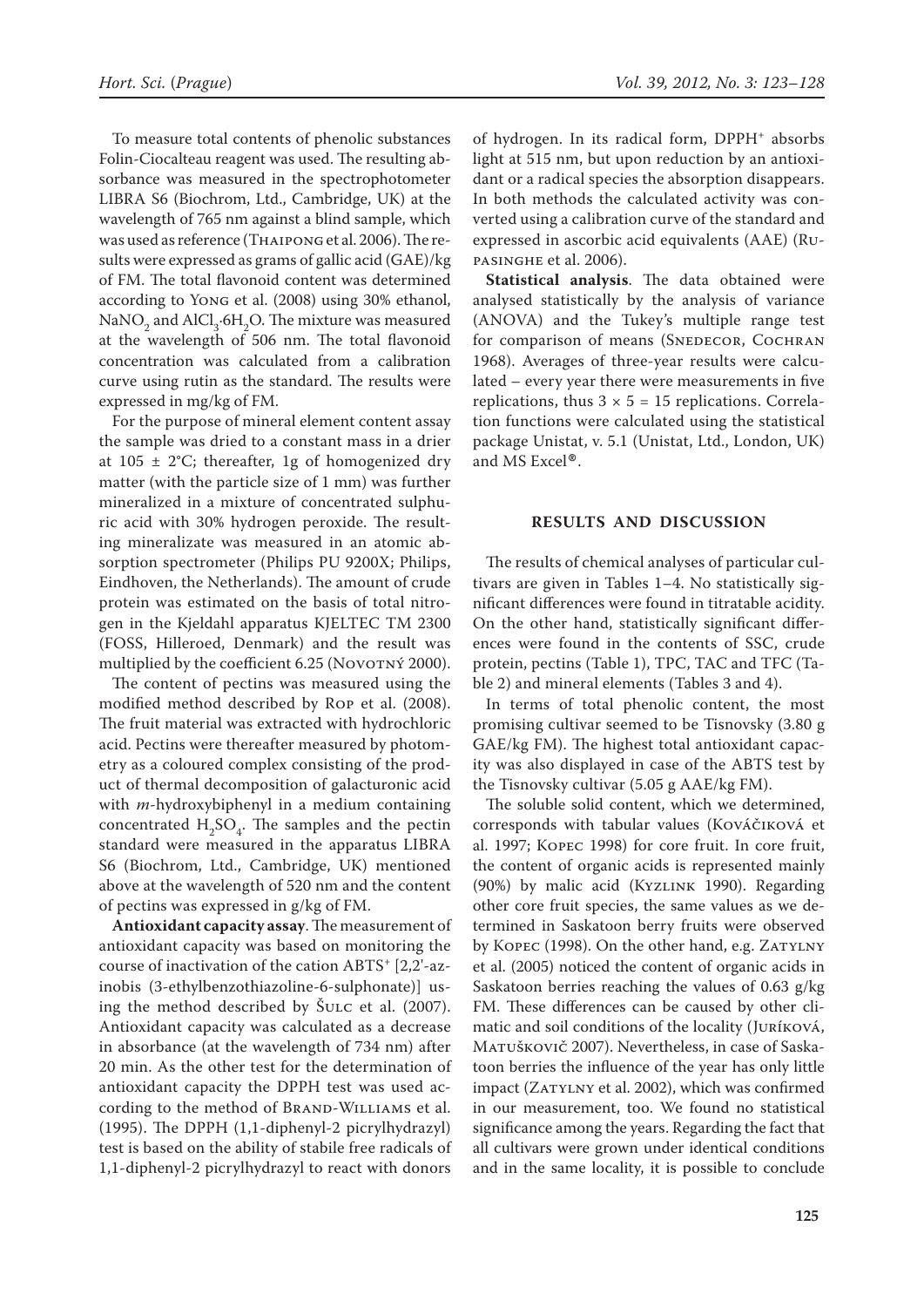Table 1. Average dry matter content (% w/w\*), soluble solid content (% Brix), titratable acidity (g of malic acid/kg FM), pectin content (g/kg FM), crude protein content (g/kg FM) of fruits of different cultivars of *Amelanchier alnifolia* Nutt.,  $n = 15$ <sup>\*\*</sup>

| Cultivar  | Dry matter                     | Soluble solid content         | Titratable acidity | Pectins                       | Crude protein                 |
|-----------|--------------------------------|-------------------------------|--------------------|-------------------------------|-------------------------------|
| Brnensky  | $22.37 \pm 0.85^a$             | $14.28 \pm 0.10^a$            | $1.37 \pm 0.15^a$  | $13.78 \pm 0.85^{\circ}$      | $7.34 \pm 0.52$ <sup>a</sup>  |
| Martin    | $19.18 \pm 0.79^{\rm b}$       | $18.78 \pm 0.15^{\rm b}$      | $1.50 \pm 0.16^a$  | $10.36 \pm 0.79^{\rm b}$      | $8.14 \pm 0.56^a$             |
| $NS-1$    | $22.24 \pm 0.89$ <sup>a</sup>  | $14.55 \pm 0.17^a$            | $1.48 \pm 0.19^a$  | $12.49 \pm 1.01^a$            | $7.23 \pm 0.61$ <sup>a</sup>  |
| $NS-2$    | $23.05 \pm 1.26^a$             | $14.17 \pm 0.19^a$            | $1.32 \pm 0.24^a$  | $12.88 \pm 1.15^a$            | $8.19 \pm 0.43^a$             |
| Ostravsky | $19.04 + 1.13^b$               | $15.39 \pm 0.15^{\circ}$      | $1.30 \pm 0.18^a$  | $10.31 + 0.88^{b}$            | $9.62 \pm 0.40^{\rm b}$       |
| Skolsky   | $21.93 \pm 1.41^{ab}$          | $16.25 \pm 0.17$ <sup>d</sup> | $1.51 \pm 0.13^a$  | $13.80 \pm 0.78$ <sup>a</sup> | $6.19 \pm 0.51$ <sup>c</sup>  |
| Smoky     | $21.49 \pm 0.85^{ab}$          | $15.10 \pm 0.18$ <sup>c</sup> | $1.43 \pm 0.14^a$  | $9.68 \pm 1.17$ <sup>bc</sup> | $10.93 \pm 0.58$ <sup>d</sup> |
| Thiessen  | $21.18 \pm 1.57$ <sup>ab</sup> | $15.56 \pm 0.15^{\circ}$      | $1.42 \pm 0.14^a$  | $9.95 \pm 0.82^{bc}$          | $10.24 \pm 0.50^{bd}$         |
| Tisnovsky | $21.97 \pm 1.66^{ab}$          | $16.29 \pm 0.19^{\rm d}$      | $1.30 \pm 0.20^a$  | $8.12 \pm 0.86^c$             | $11.79 \pm 0.47$ <sup>d</sup> |

\*w/w is weight of dry matter in weight of the whole fresh sample; \*\*it concerns averages of three-year results – every year there were measurements in 5 replications, therefore,  $3 \times 5 = 15$ ; different superscripts in each column indicate the significant differences in the mean at  $P < 0.05$ 

that one can clearly see the cultivar variability, which is quite typical of fruit (Kim et al. 2003).

In our experiments, the content of pectin substances ranged from 8.12 to 13.80 g/kg FM (Table 1). In other core fruit species, a high content of pectins can be found, for example, in quinces, which may contain as much as 30 g/kg of pectins in FM (Kováčiková et al. 1997). In apples, however, the average content of pectins is about 11.4 g/kg FM (Kopec 1998). These facts mentioned above predetermine Saskatoon berries for the processing to fruit spreads thanks to their capability of gelification (Kyzlink 1990). For the fermentation the content of crude protein and phosphorus is important. Similarly, other mineral elements can have an interesting influence, above all, due to their positive impact on human nutrition (Purves et al. 2004). Concerning all determined mineral elements, potassium was measured in the highest level in Saskatoon fruit (in the Thiessen and Tisnovsky cultivars 4,154.32 mg/kg FM and 4,311.72 mg/kg FM, respectively). Furthermore, the contents of other elements (phosphorus, calcium, magnesium, sodium) were relatively high in Saskatoon fruit, even when compared with the work of Mazza (2005). The differences in mineral contents among investigated cultivars are shown in Tables 3 and 4. The well-known fact that iron is a major microelement in fruit (Glew et al. 2007) was also confirmed in our measurement.

In Saskatoon fruit the similar contents of phenolics and antioxidant capacity as we found were measured by Ozga et al. (2007). On the other hand, BAKOWSKA-BARCZAK and KOLODZIEJCZYK (2008)

Table 2. Total phenolic contents (g of gallic acid/kg FM), antioxidant capacity (g of ascorbic acid/kg FM) and total flavonoid content (mg of rutin/kg FM) of fruits of different cultivars of *Amelanchier alnifolia* Nutt., *n* = 15

| Cultivar  | Total phenolic<br>contents   | Antioxidant capacity -<br>the ABTS test | Antioxidant capacity -<br>the DPPH test | Total flavonoid<br>content       |
|-----------|------------------------------|-----------------------------------------|-----------------------------------------|----------------------------------|
| Brnensky  | $2.95 \pm 0.24$ <sup>a</sup> | $4.04 \pm 0.27$ <sup>a</sup>            | $3.85 \pm 0.25^{\text{a}}$              | $361.31 \pm 17.11^a$             |
| Martin    | $3.09 \pm 0.27$ <sup>a</sup> | $4.11 \pm 0.25^a$                       | $3.92 \pm 0.19^a$                       | $475.04 \pm 19.35^{\rm b}$       |
| $NS-1$    | $2.87 \pm 0.21$ <sup>a</sup> | $3.80 \pm 0.31$ <sup>a</sup>            | $3.61 \pm 0.30^a$                       | $370.75 \pm 21.70^a$             |
| $NS-2$    | $2.56 \pm 0.32$ <sup>a</sup> | $3.81 \pm 0.28$ <sup>a</sup>            | $3.52 \pm 0.31^a$                       | $344.61 \pm 20.18^a$             |
| Ostravsky | $3.15 \pm 0.34^{ab}$         | $4.07 \pm 0.27$ <sup>a</sup>            | $3.91 \pm 0.21$ <sup>a</sup>            | $424.71 \pm 19.79$ <sup>c</sup>  |
| Skolsky   | $3.22 \pm 0.26^{ab}$         | $4.29 \pm 0.29$ <sup>a</sup>            | $4.02 \pm 0.28$ <sup>a</sup>            | $436.06 \pm 22.61$ <sup>bc</sup> |
| Smoky     | $3.56 \pm 0.20^b$            | $4.99 \pm 0.20^b$                       | $4.63 \pm 0.24^b$                       | $550.53 \pm 20.45$ <sup>d</sup>  |
| Thiessen  | $3.45 \pm 0.23^b$            | $4.90 \pm 0.31^b$                       | $4.60 \pm 0.26^b$                       | $531.18 \pm 17.73$ <sup>d</sup>  |
| Tisnovsky | $3.80 \pm 0.29^{\rm b}$      | $5.05 \pm 0.21^b$                       | $4.81 \pm 0.26^b$                       | $562.77 \pm 19.97$ <sup>d</sup>  |

different superscripts in each column indicate the significant differences in the mean at *P* < 0.05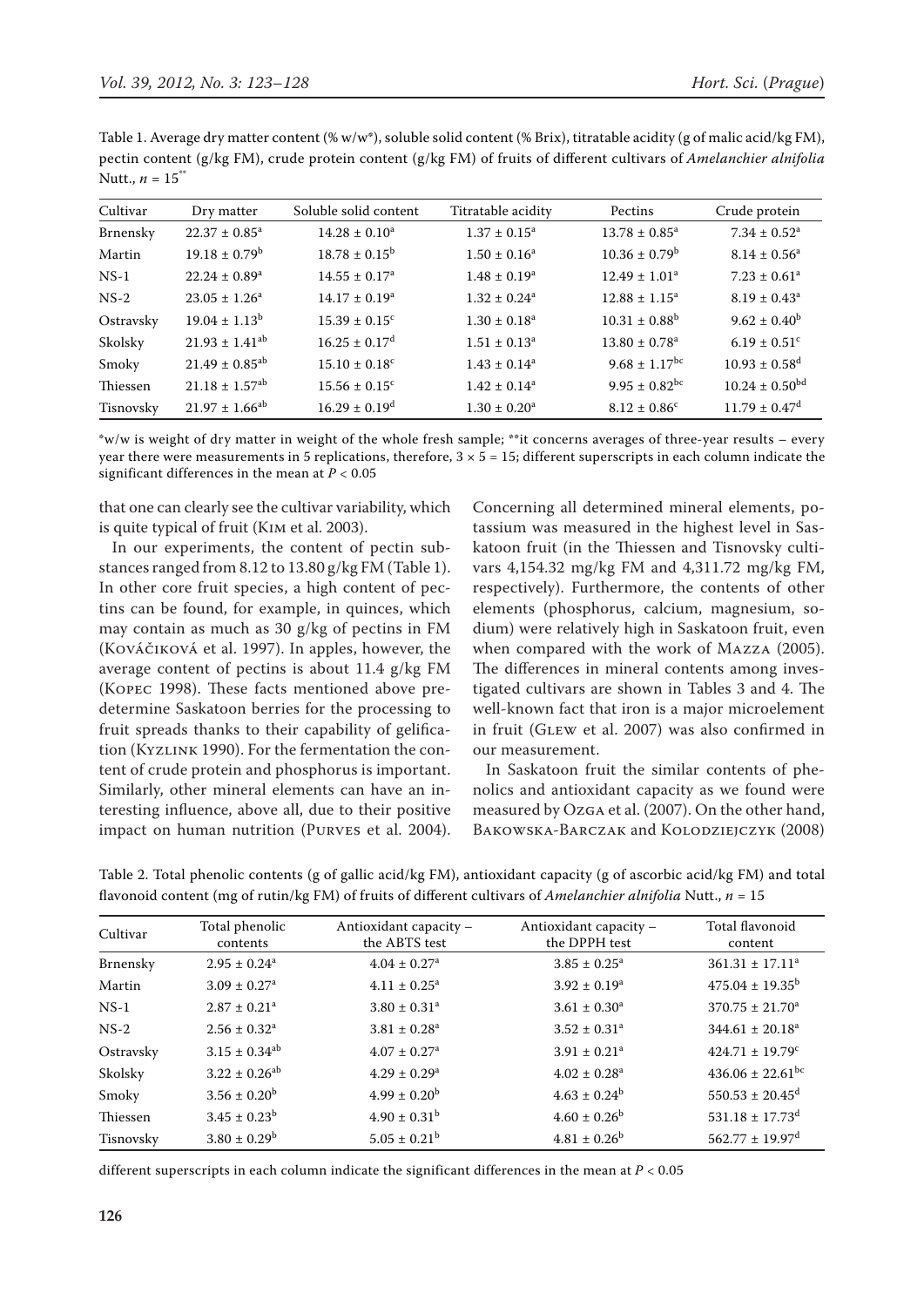| Cultivar  | Phosphorus                      | Potassium                           | Calcium                         | Magnesium                        | Sodium                       |
|-----------|---------------------------------|-------------------------------------|---------------------------------|----------------------------------|------------------------------|
| Brnensky  | $471.74 \pm 15.29^{\text{a}}$   | $3,119.77 \pm 112.44^a$             | $779.44 \pm 26.17^a$            | $243.00 \pm 11.28^a$             | $18.01 \pm 1.66^a$           |
| Martin    | $410.72 \pm 28.61^{\mathrm{b}}$ | $3,729.18 \pm 151.06^b$             | $656.36 \pm 19.08^{\rm b}$      | $315.92 \pm 16.15^{\circ}$       | $22.08 \pm 1.58^{\rm b}$     |
| $NS-1$    | $480.33 \pm 20.07^{\rm a}$      | $3,017.17 \pm 203.44^a$             | $780.12 \pm 31.25^{\circ}$      | $276.13 \pm 9.77^c$              | $19.33 \pm 1.84^{ab}$        |
| $NS-2$    | $477.50 \pm 19.55^a$            | $3,094.68 \pm 115.94$ <sup>ac</sup> | $745.74 \pm 24.78$ <sup>a</sup> | $258.66 \pm 12.46^{\circ}$       | $20.89 \pm 1.65^{ab}$        |
| Ostravsky | $414.56 \pm 16.78^{\rm b}$      | $2,976.53 \pm 169.74$ <sup>ac</sup> | $665.40 \pm 23.11^b$            | $210.09 \pm 17.52$ <sup>d</sup>  | $24.75 \pm 1.37^{\rm b}$     |
| Skolsky   | $364.68 \pm 17.60^{\circ}$      | $2,746.05 \pm 118.56$ <sup>c</sup>  | $620.71 \pm 22.73^{\rm b}$      | $254.11 \pm 12.09$ <sup>ac</sup> | $25.01 \pm 1.75^{\rm b}$     |
| Smoky     | $427.11 \pm 12.39^b$            | $4.049.35 \pm 153.27$ <sup>d</sup>  | $805.62 \pm 29.69^{\circ}$      | $231.80 \pm 17.62$ <sup>ad</sup> | $13.87 \pm 1.99^c$           |
| Thiessen  | $415.90 \pm 18.15^b$            | $4,154.32 \pm 144.32$ <sup>d</sup>  | $809.60 \pm 31.78$ <sup>c</sup> | $223.31 \pm 19.80$ <sup>ad</sup> | $14.16 \pm 1.31^{\circ}$     |
| Tisnovsky | $420.72 \pm 27.40^{\mathrm{b}}$ | $4,311.72 \pm 129.85$ <sup>d</sup>  | $845.93 \pm 28.36^c$            | $296.17 \pm 15.08$ <sup>bc</sup> | $15.89 \pm 1.26^{\text{ac}}$ |

Table 3. Average contents of mineral elements – macroelements (mg/kg FM) of fruits of different cultivars of *Amelanchier alnifolia* Nutt., *n* = 15

different superscripts in each column indicate the significant differences in the mean at *P* < 0.05

Table 4. Average contents of mineral elements – microelements (mg/kg FM) of fruits of different cultivars of *Amelanchier alnifolia* Nutt., *n* = 15

| Cultivar  | Zinc                    | Iron                           | Copper                        | Manganese                    |
|-----------|-------------------------|--------------------------------|-------------------------------|------------------------------|
| Brnensky  | $1.72 \pm 0.15^a$       | $13.62 \pm 0.92^a$             | $0.85 \pm 0.05^{\circ}$       | $6.23 \pm 0.24$ <sup>a</sup> |
| Martin    | $1.18 \pm 0.17^b$       | $13.07 \pm 0.77$ <sup>a</sup>  | $0.64 \pm 0.08^{\rm b}$       | $4.83 \pm 0.19^b$            |
| $NS-1$    | $1.19 \pm 0.12^b$       | $11.70 \pm 0.54^b$             | $0.92 \pm 0.07^{\text{a}}$    | $5.99 \pm 0.25^{\text{a}}$   |
| $NS-2$    | $1.22 \pm 0.15^{\rm b}$ | $12.41 \pm 0.70^{ab}$          | $0.81 \pm 0.04^a$             | $5.87 \pm 0.20^a$            |
| Ostravsky | $1.23 \pm 0.14^b$       | $13.09 \pm 0.81$ <sup>a</sup>  | $0.60 \pm 0.06^{\rm b}$       | $4.75 \pm 0.18^{\rm b}$      |
| Skolsky   | $1.18 \pm 0.13^b$       | $12.58 \pm 0.91$ <sup>ab</sup> | $0.64 \pm 0.07^{\rm b}$       | $5.02 \pm 0.26^b$            |
| Smoky     | $1.70 \pm 0.15^a$       | $15.96 \pm 0.68^{\circ}$       | $1.15 \pm 0.07^c$             | $4.97 \pm 0.29^{\rm b}$      |
| Thiessen  | $1.76 \pm 0.16^a$       | $14.51 \pm 0.72$ <sup>ac</sup> | $1.11 \pm 0.08^{\circ}$       | $4.77 \pm 0.25^{\rm b}$      |
| Tisnovsky | $1.74 \pm 0.14^a$       | $15.93 \pm 0.80^{\circ}$       | $0.97 \pm 0.07$ <sup>ac</sup> | $4.94 \pm 0.21^{\rm b}$      |

different superscripts in each column indicate the significant differences in the mean at *P* < 0.05

noticed higher contents of polyphenols (even up to 8.01 g/kg FM) in this fruit species. Quite a number of authors (e.g. Moyer et al. 2002; Rupasinghe et al. 2006; Rop et al. 2009) refer to high correlation dependence of polyphenols and antioxidant capacity in fruit, which was also shown in our measurement – in case of the ABTS test  $(R^2 = 0.8791;$  $y = 0.7042 + 0.1272$  and in case of the DPPH test  $(R<sup>2</sup> = 0.9292; y = 0.7802x - 0.0129)$ . So, for example, for apples Thaipong et al. (2006) mentioned correlation coefficients ranging from  $R^2$  = 0.81 to 0.97. The major phenolic components in Saskatoon berries are flavonoids (Ozga et al. 2007). We measured the highest contents of flavonoids in the Smoky, Thiessen and above all Tisnovsky cultivars (Table 2). For example, Mazza (2005) noticed the total flavonoid content of 530 mg/kg FM in the Smoky cultivar. We found very similar results in this cultivar (in case of flavonoids 550.53 mg/kg FM). Furthermore, the high correlation coefficient between total flavo-

noid content and antioxidant capacity ( $R^2$  = 0.8870;  $y = 156.52x - 228.53$  was observed.

#### **CONCLUSION**

The presented results may be used when popularizing this fruit species and also when studying the properties of new genetic resources. This means that in future some of the cultivars of Saskatoon berries could be used as a source of nutraceuticals when improving nutritional properties of European and worldwide fruit.

#### **References**

- Anonymous, 2008. Data from Central Institute for Supervising and Testing in Agriculture. Brno, ÚKZÚZ.
- BAKOWSKA-BARCZAK A.M., KOLODZIEJCZYK P., 2008. Evaluation of Saskatoon berry (*Amelanchier alnifolia* Nutt.)